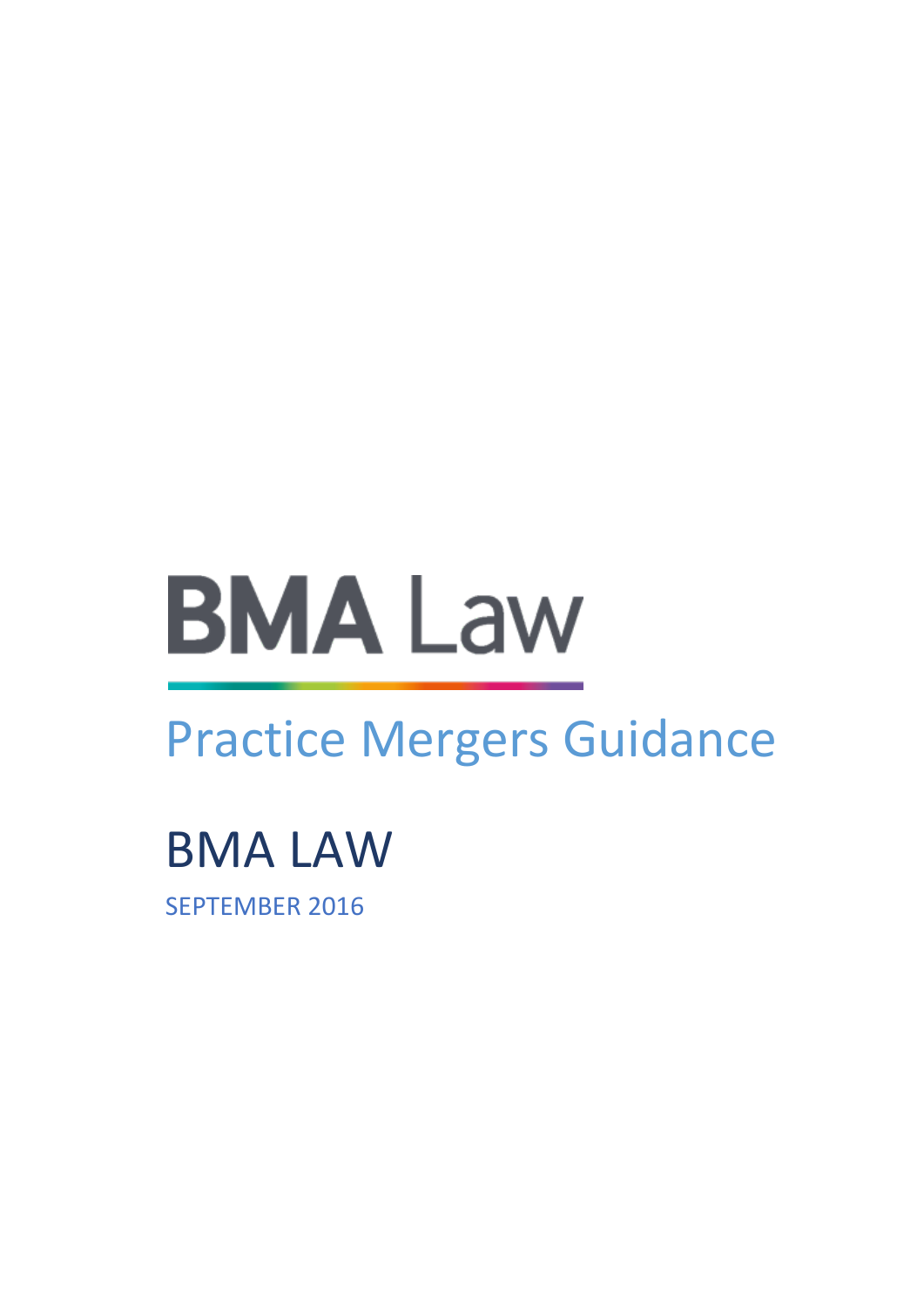# Contents

<span id="page-1-0"></span>

| 1.  |  |
|-----|--|
| 2.  |  |
| 3.  |  |
| 4.  |  |
| 5.  |  |
| 6.  |  |
| 7.  |  |
| 8.  |  |
| 9.  |  |
| 10. |  |
| 11. |  |
| 12. |  |
| 13. |  |
| 14. |  |
|     |  |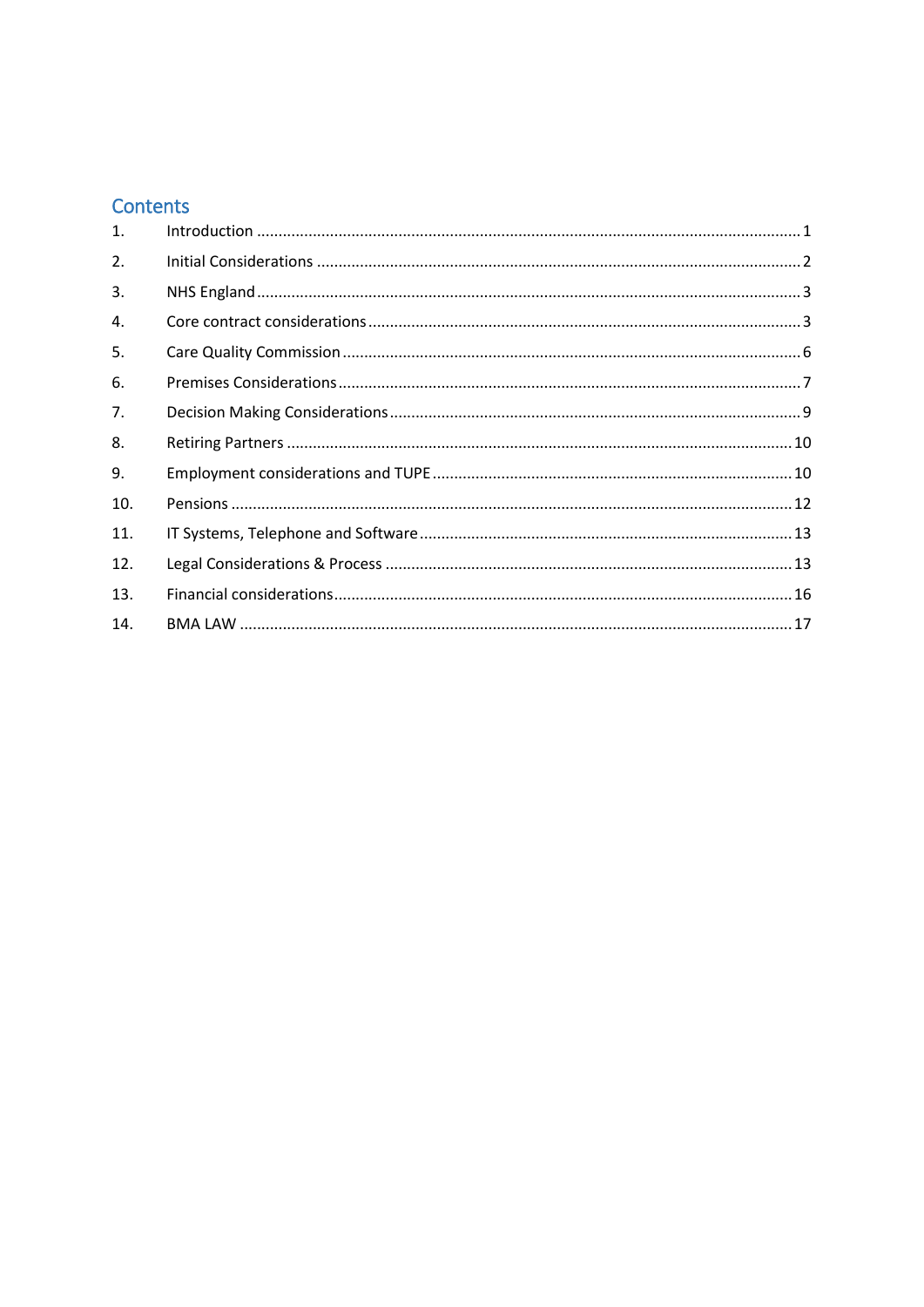

# 1. Introduction

The aim of this guidance is to give practices a steer on the key points to consider when merging. This guidance is not exhaustive and we recommend that practices should seek legal advice when merging.

BMA Law offer specialist legal advice in relation to mergers. If you would like advice, please do not hesitate to contact us on 0300 123 2014 or email info@bmalaw.co.uk for further information.

#### 1.1 What is a Practice Merger?

In simple terms a practice merger is when two or more practices join together to form a single practice. A practice merger can occur in a variety of ways, for example when two or more practices merge or where one practice takes over another practice. Ultimately, each practice wishing to merge will need to weigh up the potential advantages and disadvantages of merging to establish whether it is right for them.

#### 1.2 Potential Advantages of Merging

It is important to weigh up the advantages and disadvantages of the merger. Merging may offer several benefits which include:

- sustainability in providing services
- economies of scale through the ability to increase the volume and type of services offered to patients
- the ability to offer increased/extended patient access
- a greater chance of successfully bidding for contracts
- the ability to bulk buy and reduce costs
- the ability to share facilities and premises
- the possibility of sharing administrative work
- the potential to gain greater clinical expertise and skills
- the ability to offer greater training functions to develop a more skilled workforce
- the potential to reduce workload pressures
- the opportunity to become a pro-active practice.

#### 1.3 Potential disadvantages of merging

There are also disadvantages to merging:

- poor planning and preparation can lead to a breakdown in relationships
- the liabilities which belong to each practice may pose an issue unless positive action is taken to mitigate the liabilities or ring-fence them
- cost and time constraints may pose difficulties during the infancy of a merger
- patients may have difficulty in accessing the services if the practice operates from one location
- individual GPs may have less influence in decision making within a large partnership
- each practice will sacrifice an element of their independence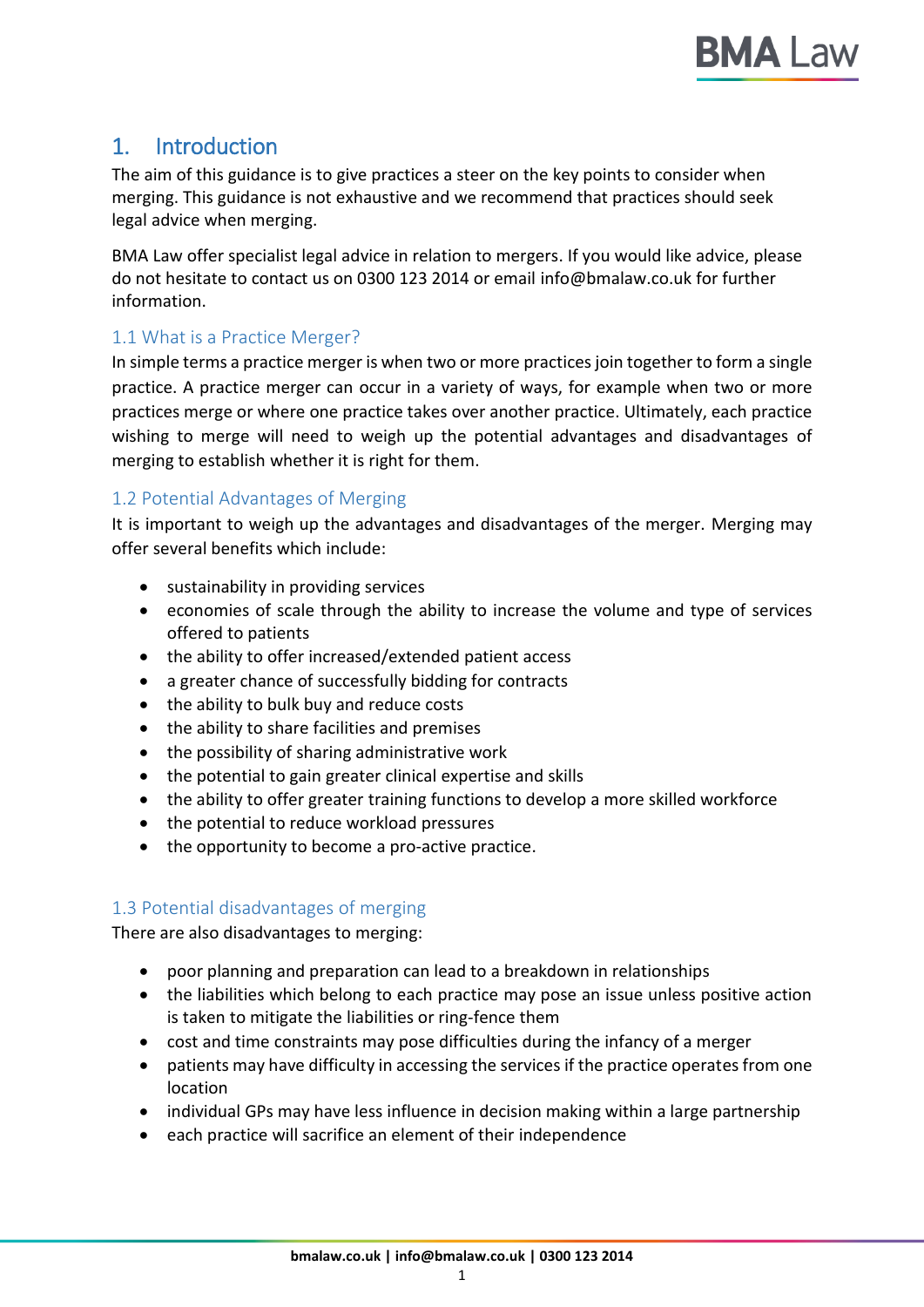it may result in a reduction in funding, for example a reduction in the value of the core contracts.

# <span id="page-3-0"></span>2. Initial Considerations

Below are several points that practices should consider when preparing to merge.

#### 2.1 Aim and Vision

It is important that all of the parties have a shared aim or vision. This is so the parties are working towards the same objective and are aware of each other's expectations.

#### 2.2 Who will be Responsible for Co-ordinating the Merger?

The practices may wish to elect representatives who meet regularly to discuss the merger. The group or representatives coordinating the merger should monitor the progress of the merger, ensure that any resources needed for the merger are in place and keep a record of the cost involved. It is important that the practices communicate effectively throughout the merger to ensure it is successful.

#### 2.3 Business Case

The parties to the merger may decide to prepare a business case to set out whether the merger is a viable option. The business case should detail what the practices' issues are, what the potential solutions are, and why merging is the best option. The practices may find it useful to conduct a cost analysis of the merger so that the financial implications can be considered.

#### 2.4 Business Plan

A business plan should set out how the merger will operate. It will establish a clear and concise strategy on how the merger will achieve the aims set out in the business case. The business plan can be used to measure the progress and success of the merger. It can also be used to identify areas that require improvement. A business plan may include the following:

- The business proposal
- Objectives, aims and vision
- Background of practice A
- Background of practice B
- The plan
- Reason and benefits of merging
- Communication and consultation strategy.

#### 2.5 Patient Consultation

You will be expected to carry out patient consultations and obtain feedback on the proposed merger. You should communicate what the purpose of the merger is, and how it will affect the patients. You should also give your patients the opportunity to express their views.

There are several ways in which you can communicate the proposed merger to your patients. You may wish to publish information regarding the merger on the practices' websites, or hold an open meeting where patients from the practices can attend and ask questions. It is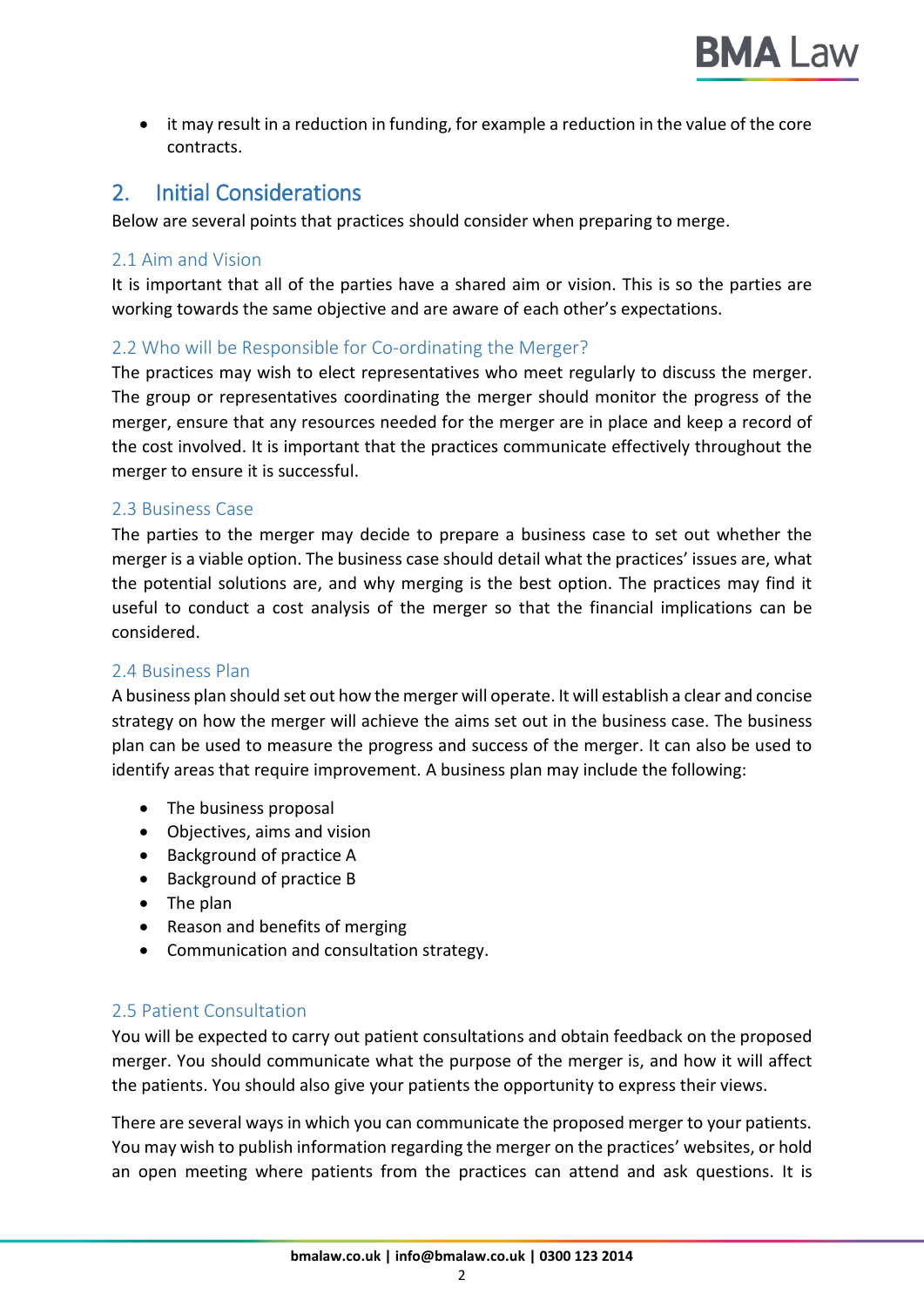

important to communicate the benefits of the merger to your patients to gain their support and trust.

#### 2.6 Timescale

Setting out a clear and realistic timescale for the merger is important. You will need to provide adequate time to deal with aspects of the merger such as the premises, retiring partners, the transfer of staff, switching IT and telephone systems, and the legal documents.

# <span id="page-4-0"></span>3. NHS England

All merger applications will have to be approved by NHS England and the CQC.

NHS England will consider any application to merge in accordance with the NHS England policy ['Managing Regulatory and Contract Variations'](https://www.england.nhs.uk/wp-content/uploads/2013/07/mng-reg-con-vari.pdf) and in line with the local processes developed by the NHS England Area Team.

The NHS England Area Team will consider a number of factors when assessing the merger, including:

- Core contracts what core contracts do the practices wish to merge and how do they intend to do this?
- Benefits to patients how will the patients of each practice benefit from the merger? You will need to provide information on what services will be offered to the patients, and how the patients will be able to access the services. You will also need to provide information on the outcome of the patient consultations.
- Costs what are the financial consequences of merging contracts?
- Premises what are the plans in relation to the premises? Are they achievable and cost effective?
- Impact on Quality Outcomes Framework how will merger affect this?
- Additional services and out-of-hours services will the merger increase the provision of these?
- Procurement Regulations  $-$  in some circumstances the admittance of a new contracting party may give rise to procurement obligations. Will the contract be subject to procurement regulations?
- IT and telephone systems how will this work? How long will this take to complete?

#### <span id="page-4-1"></span>4. Core contract considerations

It is important to consider how the core contracts will be dealt with when merging. There are several ways in which the core contracts can be merged. The policy regarding the process and principles of mergers is contained in the NHS England policy 'Managing Regulatory and Contract Variations'.

#### 4.1 Merging GMS Contracts

A General Medical Services (GMS) contract is a nationally directed contract between NHS England or Clinical Commissioning Group (CCG) and a practice. If two or more GMS practices wish to 'merge' their GMS contracts, the GMS contract regulations state that you must notify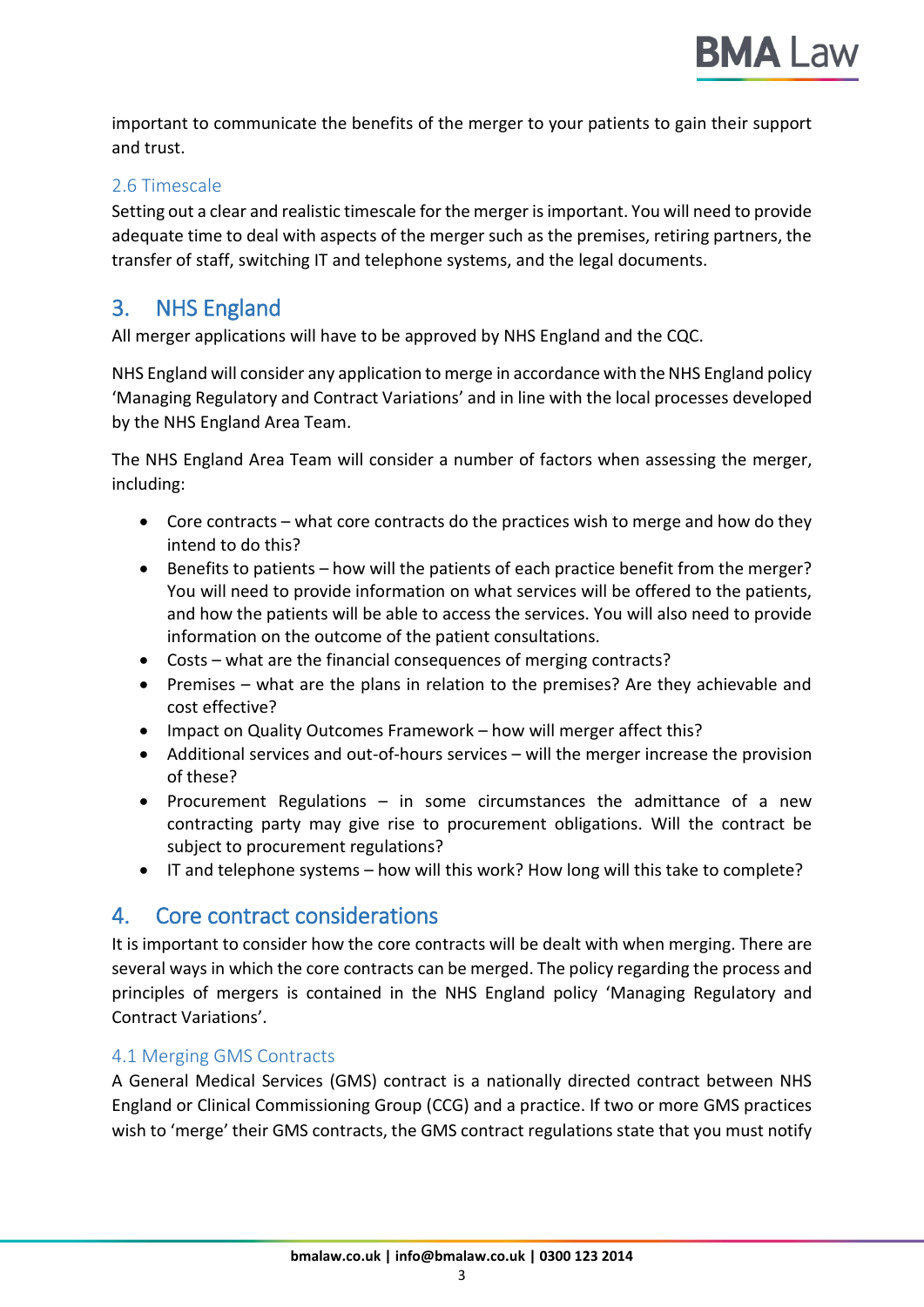NHS England of certain changes that you wish to make to your contract so that a variation can take place.

The practice may wish to 'merge' their GMS contracts by either:

- Varying each GMS contract to include partners from the merging practice (example 1), or
- Varying Practice A's contract to include the partners from Practice B's contract, with a view to terminating Practice B's contract (see example 2).

It is important to note that where a sole practitioner is appointing a new partner as a contract holder, they should give at least 28 days' notice. Where the practice consists of more than one partner who is a contract holder, the practice should aim to give at least 28 days' notice of the addition of a new partner as a contract holder, however there is no prescribed timeframe for doing so. Where an individual contractor serves notice to terminate a contract, 3 months' notice is required. The practices should bear in mind that they may lose what is left of their correction factor payments if they terminate one of their GMS contracts.

#### 4.2 Merging PMS Contracts

A Primary Medical Services (PMS) contract is a local contract agreed between NHS England or CCG and the practice. If a practice wishes to make changes to their PMS contract they will require the agreement of NHS England as there is no automatic right to vary the names of the contract holders. As such there is no agreed time scale however it is advisable that no less than 28 days' notice is given to NHS England when seeking their agreement.

When merging PMS contracts, practices may seek to do this by either:

- Seeking NHS England's agreement to vary each PMS contract to include partners from the merging practice (see example 1 below), or
- Seeking NHS England's agreement to vary Practice A's contract to include the partners from Practice B's contract, with a view to terminating Practice B's contract (see example 2), or
- NHS England may decide to grant a new GMS contract and terminate both of the existing PMS contracts (see example 3).

It is important that the practices weigh up the funding arrangements that NHS England propose. If the PMS contract/s are part of the planned PMS reviews then the contractual value of the PMS contract/s may change and this will need to be considered.

#### 4.3 Merging GMS and PMS contracts

A GP or a partnership may hold more than one form of core contract and be party to more than one contract. For example, A GMS contractor can also be a party to a PMS agreement and both can hold an APMS agreement. GMS providers and PMS providers can merge by:

- Varying the GMS contract and PMS contract so that each contractor becomes a party to the other practice's contract (example 1). The practice would have to seek the necessary approval from NHS England as detailed above.
- Varying one contract to include the partners from the other practice(s), with a view to terminating the other contract(s) (see example 2). The practice would have to seek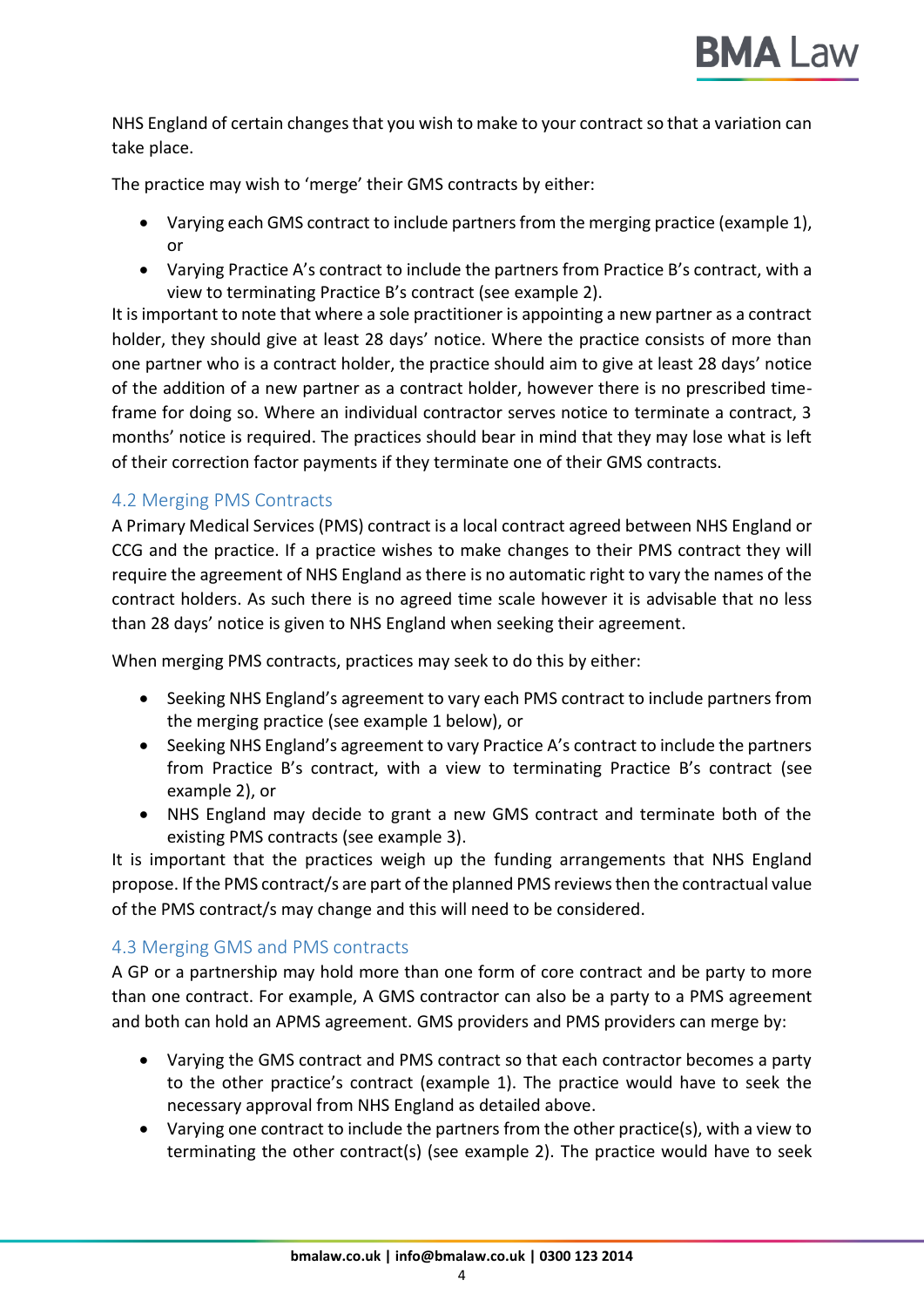

the necessary approval from NHS England as detailed above. The contractor would also have to give notice of their wish to terminate their contract.

 Terminating both of the existing contracts and entering into one new contract (example 3). The contractors would have to give notice of their intention to terminate their contract with NHS England.

#### 4.4 Informal Arrangements

The practices may wish to enter into informal arrangements instead of merging contracts. This could simply be where practices enter into an agreement to share resources or staff. We recommend that you seek specialist legal advice before entering into such contract.

#### Example 1

Each party becomes a party to the other party's contract by varying each contract. This means that the separate contracts will be retained along with two separate registered lists of patients. This may be an option where the practices wish to preserve their contracts.



#### Example 2

Terminating one of the existing contracts and varying the other contract it to include the other contractors as a party to the contract.

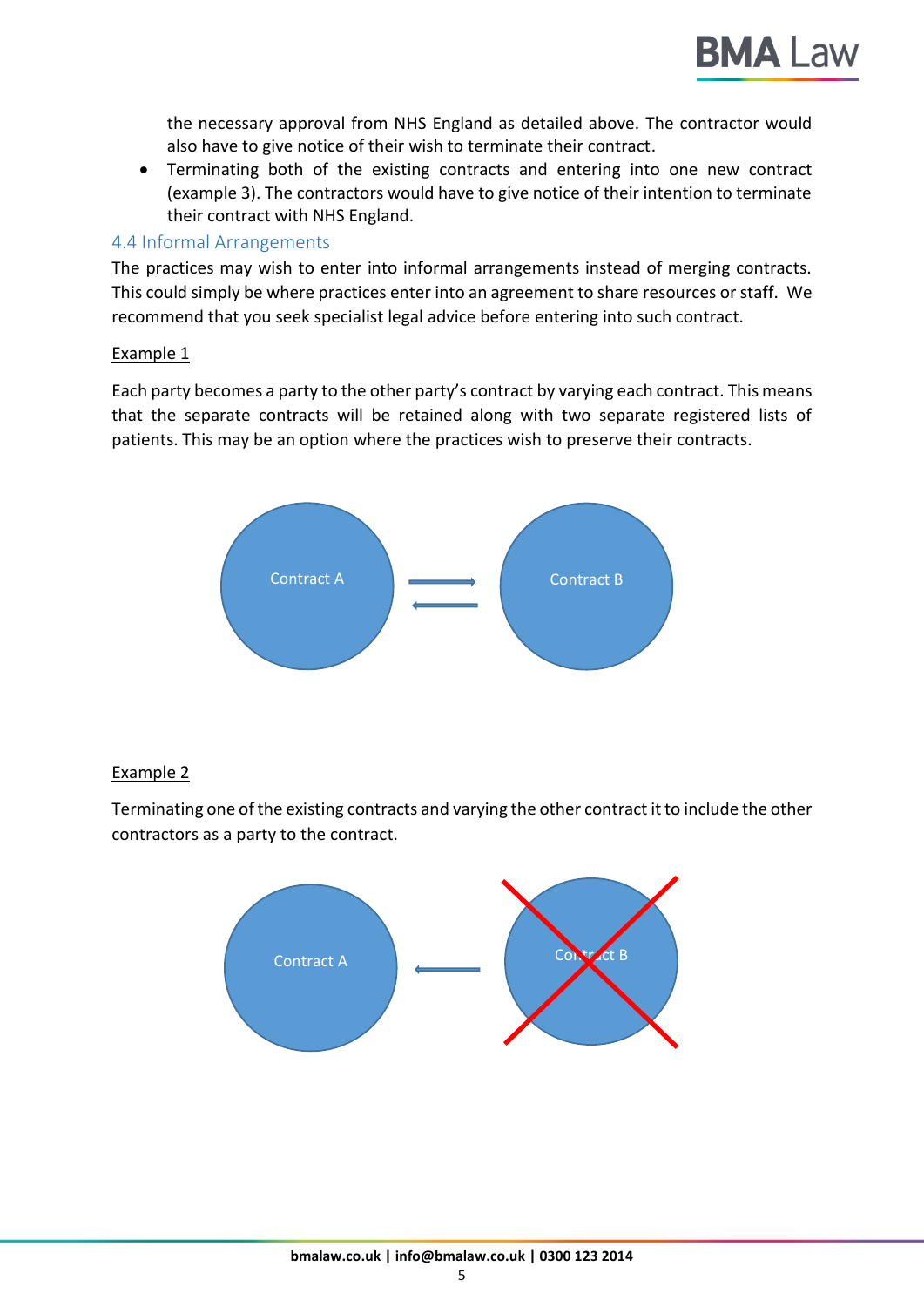

#### Example 3

The parties enter into a new contract and the existing contracts are terminated. It is important to bear in mind that if a new contract is issued then it will be subject to the procurement rules. This effectively means that the new contract may be put out for tender.



# <span id="page-7-0"></span>5. Care Quality Commission

A merging practice will need to inform the Care Quality Commission (CQC) of the changing status of the partnership. It is advisable to inform the CQC as soon as possible. The type of notification(s) required will depend on how the practices intend to merge.

When the CQC consider a merger they will look at who is responsible for carrying out the regulated activity. A merger generally gives rise to one of two scenarios: either a registration for a new provider, or a change in registration for an existing provider. Examples of these circumstances are detailed are below:

#### 5.1 Registering a New Provider

Practice A mergers with Practice B to create Practice C.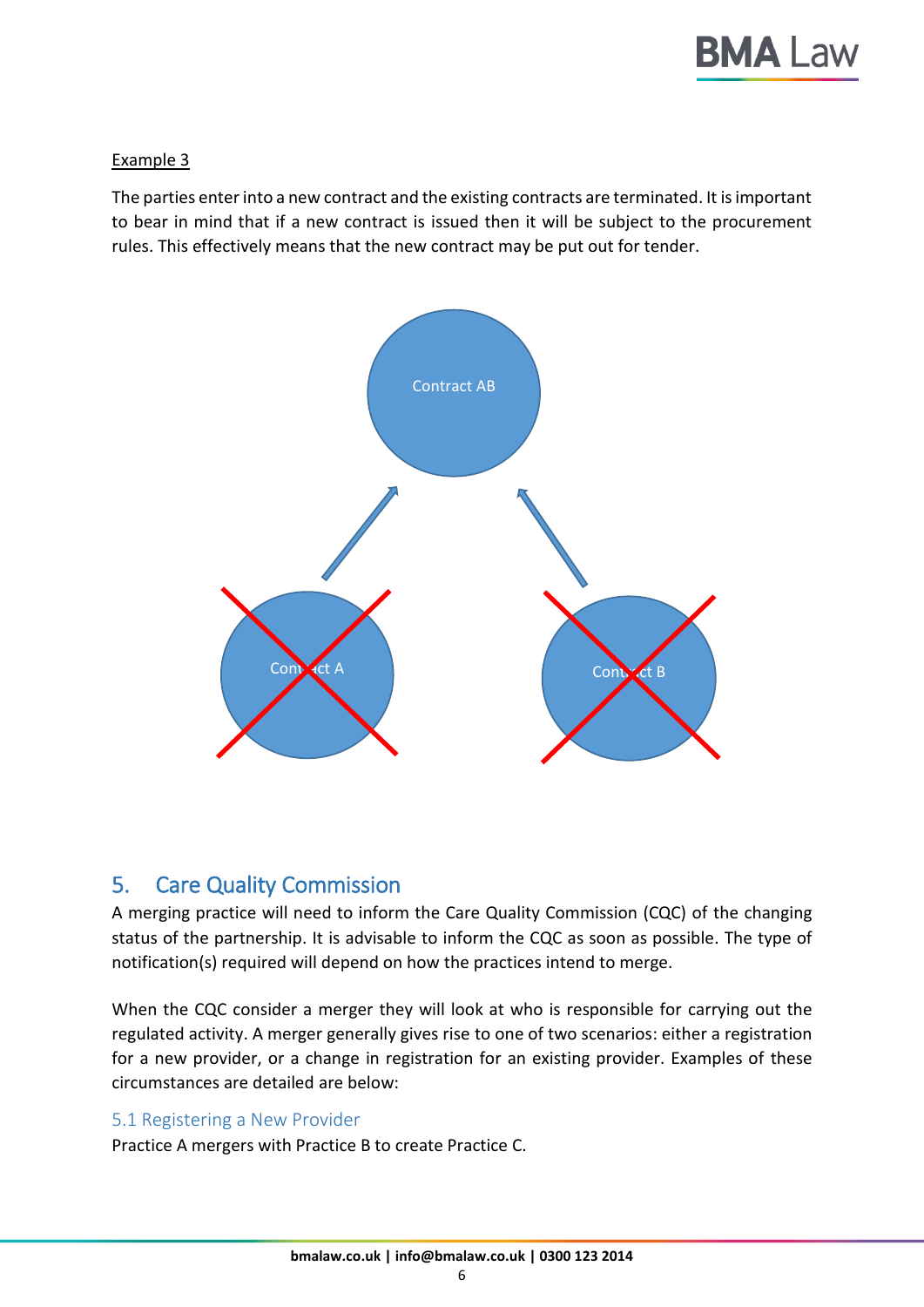

Where two providers have merged to create a new provider, the new provider will need to register as new provider of the regulated activities with the CQC. The registration of the new provider will entitle that provider to provide the regulated activities listed in the Health and Social Care Act 2008.

It is important to bear in mind that under section 10 of the Health and Social Care Act 2008 it is an offence to carry on a regulated activity without being registered with the CQC. Failure to do so can result in prosecution or refusal of your application.

#### 5.2 Varying an Existing Provider

#### Practice A joins Practice B.

In this situation, the partners from Practice A are being added to Practice B's registration by amending Practice B's registration and terminating Practice A's registration. If the patient list is spread across two sites, Practice B would need to add Practice A as a branch surgery.

If you are varying an existing provider's registration, you will need to consider making the following applications depending on how the merger is expected to occur:

- add or remove a location
- add or remove a partner
- add or remove a regulated activity
- vary or remove a condition
- you should ensure that your statement of purpose is up to date.

Please note this a non-exhaustive list of applications that you may need to make to the CQC. It is advisable to contact the CQC to discuss the applications that you will need to make well in advance of the proposed merger date. A practice can submit their application(s) to make changes to their registration by using the CQC Provider Portal on the CQC website. Alternatively, the paper forms are available online. The current processing time with the CQC is 8 to 10 weeks.

A practice should not implement the changes until a Notice of Decision has been received from the CQC. If the practice does not think that they will receive the Notice of Decision before the date of the merger, they should make the CQC aware of their situation. The CQC may be able to expedite the application, however their decision will ultimately depend on why there has been a delay. If a practice has ignored their responsibility to inform the CQC of the changes to their registration, their decision may not be favourable towards the practice.

# <span id="page-8-0"></span>6. Premises Considerations

Practices should consider how best to utilise their surgery premises if they choose to merge. They may wish to continue to operate from separate premises, join together to operate from one premises, or invest in a new purpose built surgery premises. The decision on how they operate will depend on several factors including whether the premises are leased or owned, your future plans, the costs involved, patient feedback and CQC requirements. Nevertheless,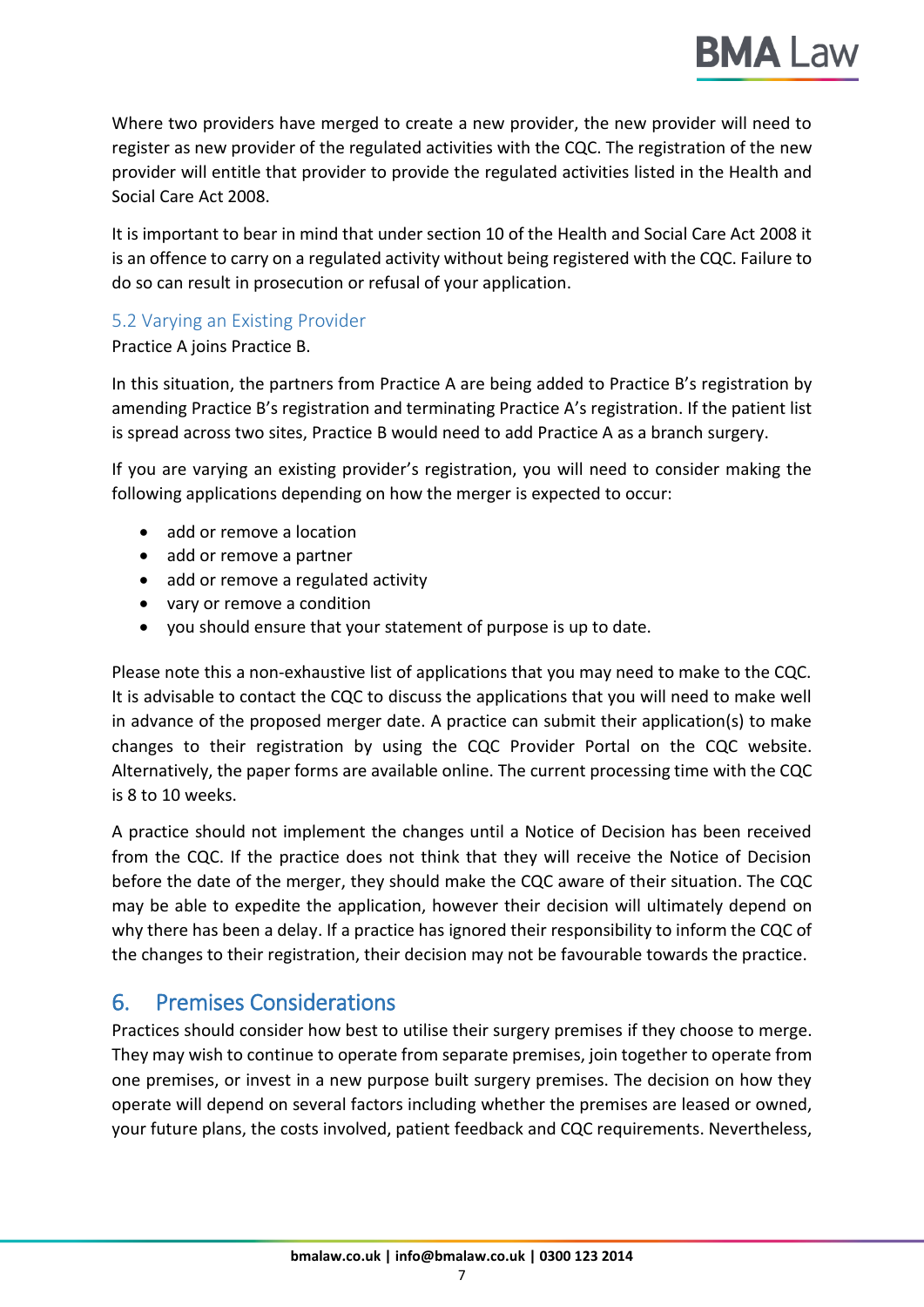there are some core questions that you should ask yourself in respect of premises if you are looking to merge. These include the following:

| Key questions to consider                                                                                                                                                                                                                                                           |                                                                                                                                                                                                                                                                                                                                                                                                                                                                      |  |  |
|-------------------------------------------------------------------------------------------------------------------------------------------------------------------------------------------------------------------------------------------------------------------------------------|----------------------------------------------------------------------------------------------------------------------------------------------------------------------------------------------------------------------------------------------------------------------------------------------------------------------------------------------------------------------------------------------------------------------------------------------------------------------|--|--|
| <b>Premises are owned</b>                                                                                                                                                                                                                                                           | <b>Premise are leased</b>                                                                                                                                                                                                                                                                                                                                                                                                                                            |  |  |
| Who are the owners (current or old<br>partners)?                                                                                                                                                                                                                                    | Is there a lease in place?                                                                                                                                                                                                                                                                                                                                                                                                                                           |  |  |
| Do they own the premises as a personal<br>asset or as an asset of the partnership they<br>operate in?<br>Will the 'merged practice' and/or<br>its<br>partners buy the premises?<br>Will new partners be expected to buy in?<br>How will you determine the value of the<br>premises? | What are the lease terms?<br>In particular consider:-<br>If there is an ability to break the lease<br>If there is a provision to ensure that<br>$\bullet$<br>the<br>track<br>level<br>rents<br>οf<br>reimbursement<br>If the terms allow for the lase to be<br>assigned into the name of the<br>'merged practice' or partners<br>running the same<br>What the repair and maintenance<br>obligations are?<br>What the service charge liabilities are<br>and could be. |  |  |
| Will a lease back to the 'merged practice'<br>and/or its partners be agreed?<br>Who will be responsible for repairs and                                                                                                                                                             | liabilities (such<br>Are there historic<br>as<br>dilapidations) that will rest with the partners<br>of the practice who, prior to the merger,                                                                                                                                                                                                                                                                                                                        |  |  |
| maintenance?                                                                                                                                                                                                                                                                        | originally operated from the premises?                                                                                                                                                                                                                                                                                                                                                                                                                               |  |  |

The answers to the above will play an important role in determining your long term strategy towards premises. In general these strategies fall into one of three categories:

#### 6.1 Multi-Site Surgery Premises

The merged practice may decide to operate across several sites. This is an option where the practices want to continue to operate from their respective premises. If the practice holds a merged patient list this may give patients better access to appointments and services that are offered at different sites. For example, if a patient is unable to obtain an appointment at one practice due to the staffing, size or resources, then another practice may have the capacity to offer the appointment or service.

#### 6.2 One Surgery Premises

If a practice wishes to operate from one surgery premises they would need to consider whether one of the premises is able to accommodate the merging practices. Operating from one surgery premises may not be suitable if the practices are based in a rural location as patients in remote areas may struggle to access the premises.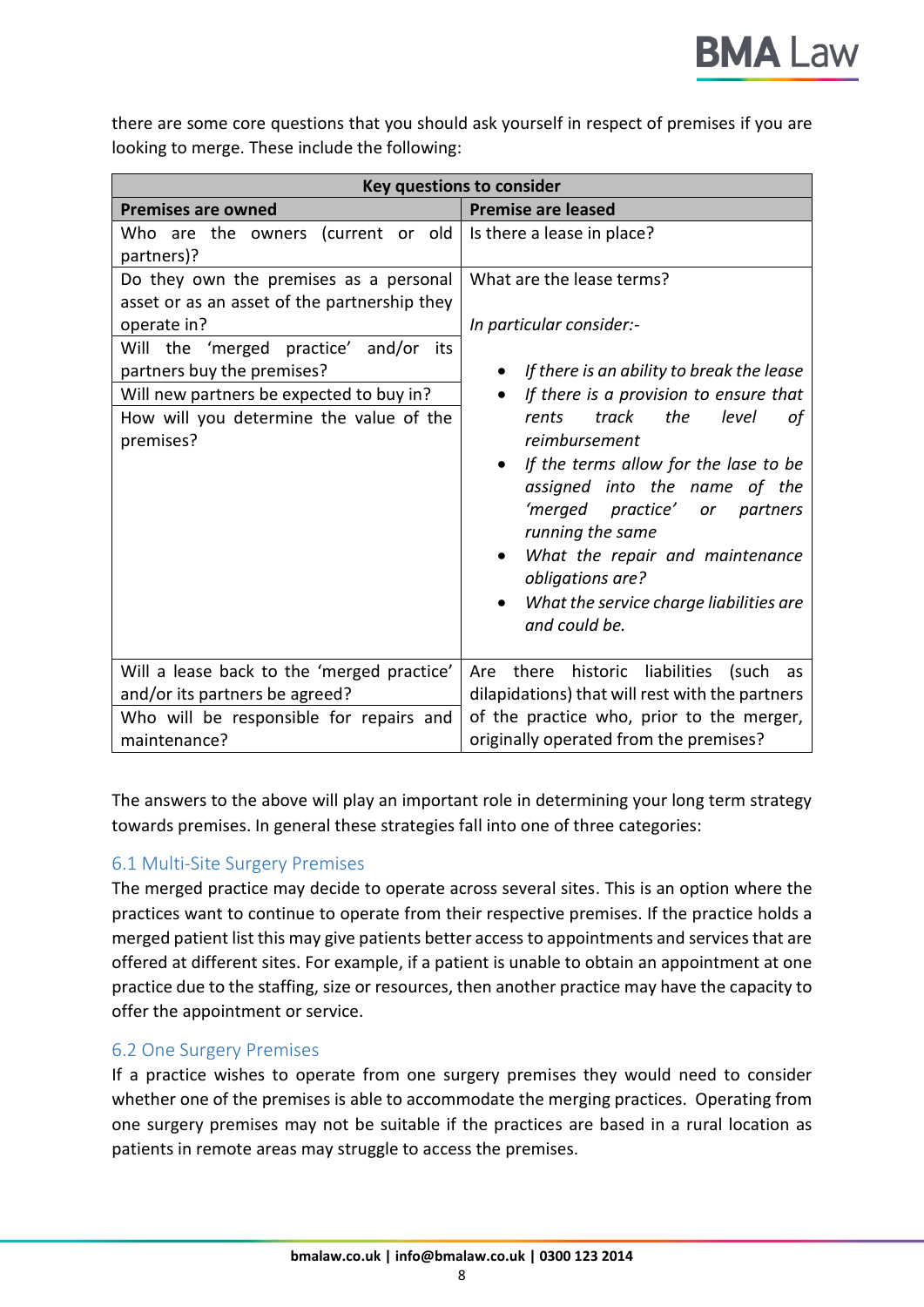

#### 6.3 New Surgery Premises

Investing in a new surgery premises may be an option if the current premises do not meet the current CQC standards. Moving to a larger and better equipped premises will be beneficial to the patients as the practice will be able to provide better quality of care. It may also be easier to manage the merged practice if it operates from one premises.

When moving to a new premises, it is important to consider the basis on which the current premises are held e.g. are they freehold, leasehold or are they are occupied under some other arrangement? If the existing surgery premises are leased, the parties should consider how long is left on the lease, whether there is a break clause and if there are dilapidations and service charge. If the existing surgery premises is held on a freehold basis, consideration should be given on how this will be handled.

### <span id="page-10-0"></span>7. Decision Making Considerations

Making decisions within a large partnership can be complicated. It is advisable to put a decision making structure in place so that decisions can be made with ease.

In large partnerships, the partners may wish to create an elected body to make decisions on behalf of the partnership. The elected body may consist of a group of partners who have the authority to make decisions on matters affecting the day to day running of the partnership, policy decisions, financial matters and human resources. The body may be elected by the partnership and the composition may either be rotated or re-elected every few months. Each partner may have a role on the board, such as a Finance Partner or HR partner. It is important to ensure that the decision making powers of the board are clearly defined. This can be set out in your partnership agreement. You will need to have clear terms setting out how many partners are required to participate in these meetings before a vote can be taken.

An example of a decision making structure is below: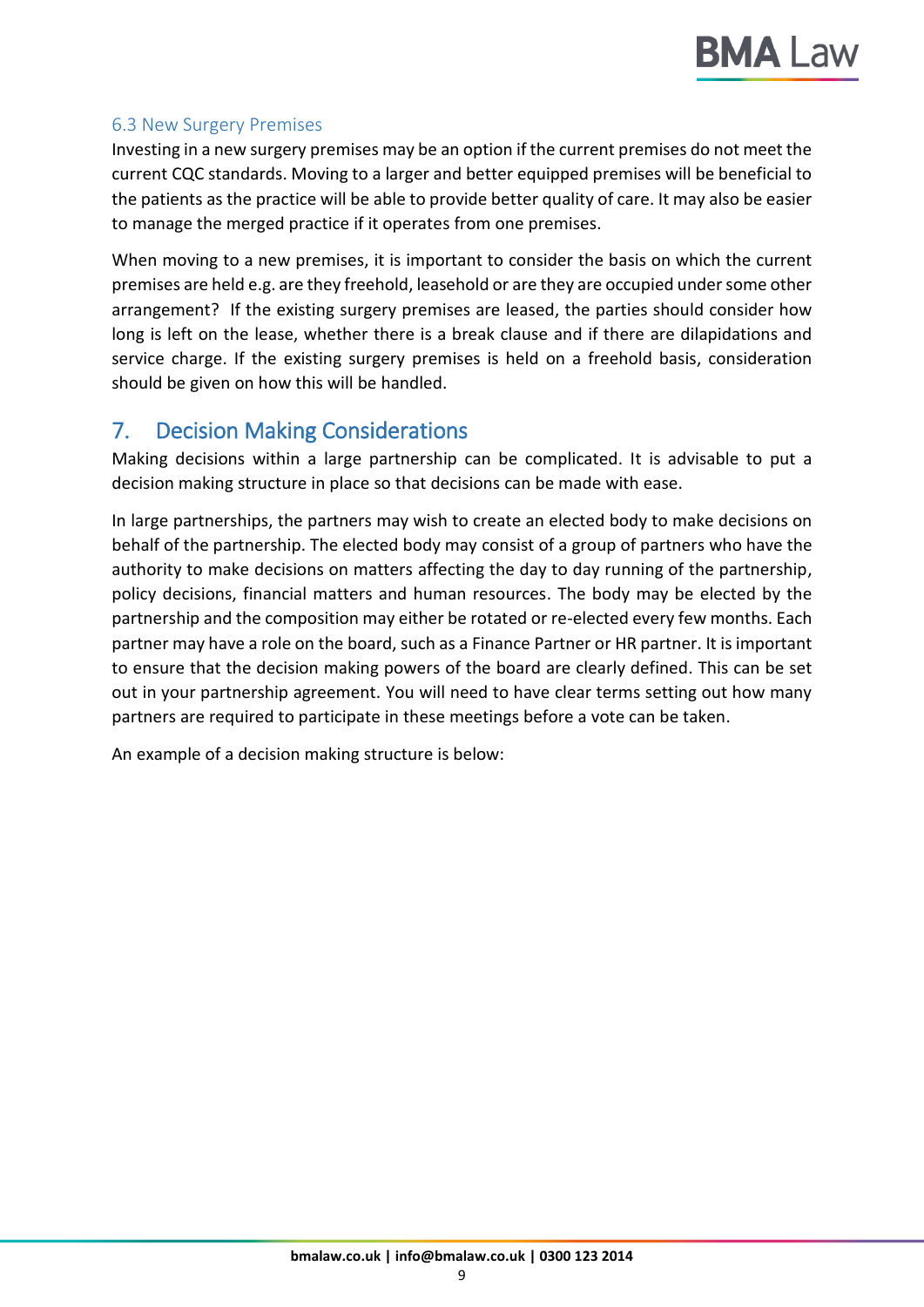

# <span id="page-11-0"></span>8. Retiring Partners

In some cases partners may wish to retire before or after a merger. If a partner wishes to retire, it is important to establish the terms of his/her retirement. This can be dealt with in the partnership agreement or in a deed of retirement.

If the retiring partner wishes to be employed in the merged practice, it will be important to ascertain the terms on which the partner will be employed. It is important to note that if the practice holds a GMS contract, the terms of the partner's employment can be no less favourable than the nationally agreed contract.

If a partner is to take twenty four hour retirement shortly after the merger, provisions relating to this should be dealt with in the partnership agreement or merger agreement.

# <span id="page-11-1"></span>9. Employment considerations and TUPE

Mergers can create several workforce benefits, including additional expertise, the opportunity to share the administrative staff and solutions to recruitment issues. In contrast, practice mergers can also produce issues such as the duplication of roles, inconsistencies in duties, differences in salary and leave entitlements. Careful planning is required when harmonising the workforce of the merged practice and practices may find it helpful to follow some or all of the points below:

- Check whether the Transfer of Undertakings (Protection of Employment) Regulations 2006 (TUPE) apply (see below)
- Consider whether you have/need employers liability insurance to cover you for claims under TUPE
- Communicate effectively with staff/employee representatives
- Give your employees the opportunity to ask questions
- Listen to any concerns that are raised
- Keep all HR documentation up to date (e.g. employee contracts, employee detailsstaff handbooks, disciplinary records etc.)
- Establish an organisational structure for the merged practice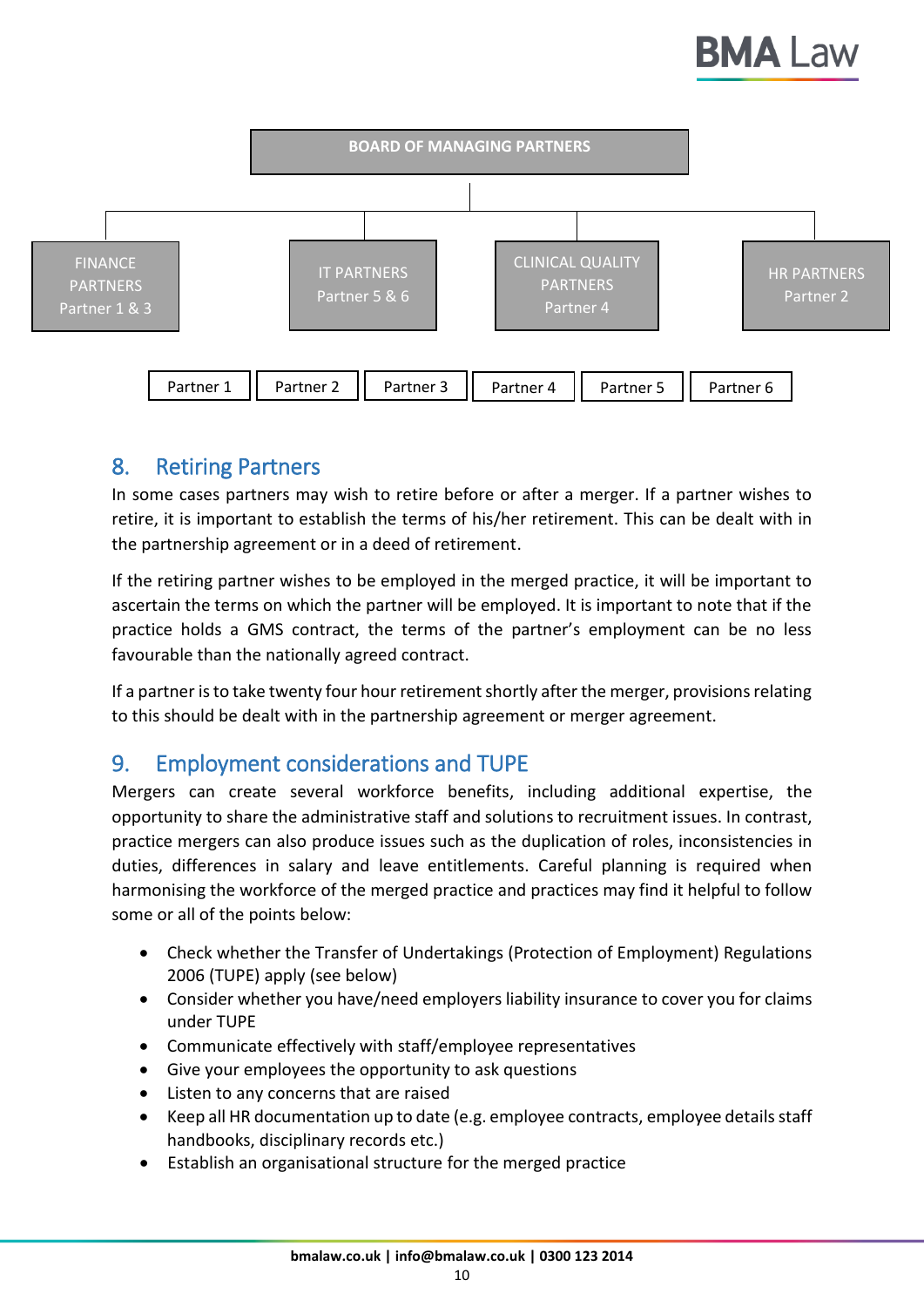

#### 9.1 Transfer of Undertakings (Protection of Employment) Regulations 2006 (TUPE)

When organising the workforce, practices should take into account their legal obligations and duties. In particular, the merging practices should consider the Transfer of Undertakings (Protection of Employment) 2006 (TUPE) Regulations. The TUPE Regulations apply where there is a transfer of business (or part of a business) or a change in the identity to the party providing the service. In simple terms this is when a practice, or part of a practice, is transferred to another practice*.* Under the TUPE Regulations,the staff of the merged practices should continue to be employed by the partnership under their existing terms and conditions. The TUPE Regulations act to preserve the employees' existing terms and conditions when a transfer takes place. The merged practice will inherit the contractual terms and liabilities owed by the previous practice to the employee (subject to any indemnities or warranties agreed between the practices).

The practice should obtain advice on TUPE before they merge. The duties and obligation that the parties are under are detailed in the TUPE Regulations. Advice regarding Regulation 13 and 11 are detailed below.

#### 9.2 Duty to Inform and Consult

It is important that the practice informs and consults their staff on the proposed merger. Regulation 13(2) of TUPE sets out the information that should be provided to the appropriate representatives of the employees or their union. From 31 July 2014, micro businesses (those with fewer than 10 employees) are not required to elect a representative to inform and consult where there is no existing recognised trade union or elected employee representative. Instead, the employer must inform and consult directly with each individual employee. The employer shall inform those employees, representatives or trade unions of:

- the transfer that is to take place, the date or proposed date of the transfer and the reasons for it
- the legal, economic and social implications of the transfer for any of the affected employees
- the measures which s/he envisages s/he will take, in connection with the transfer, in relation to any affected employees or, if s/he envisages that no measures will be so taken, that fact
- if the employer is the transferor, the measures, in connection with the transfer, which s/he envisages the transferee will take in relation to any affected employees who will become employees of the transferee after the transfer by virtue of Regulation 4 or, if s/he envisages that no measures will be so taken, that fact.

An agreement should be reached as to when each practice should serve notice on their employees of the intended merger.

#### 9.3 Notification of Employee Liability Information

Under Regulation 11 of TUPE the transferor is under an obligation to notify to the transferee any employee liability information. Regulation 11(2) defines 'employee liability information' and this includes: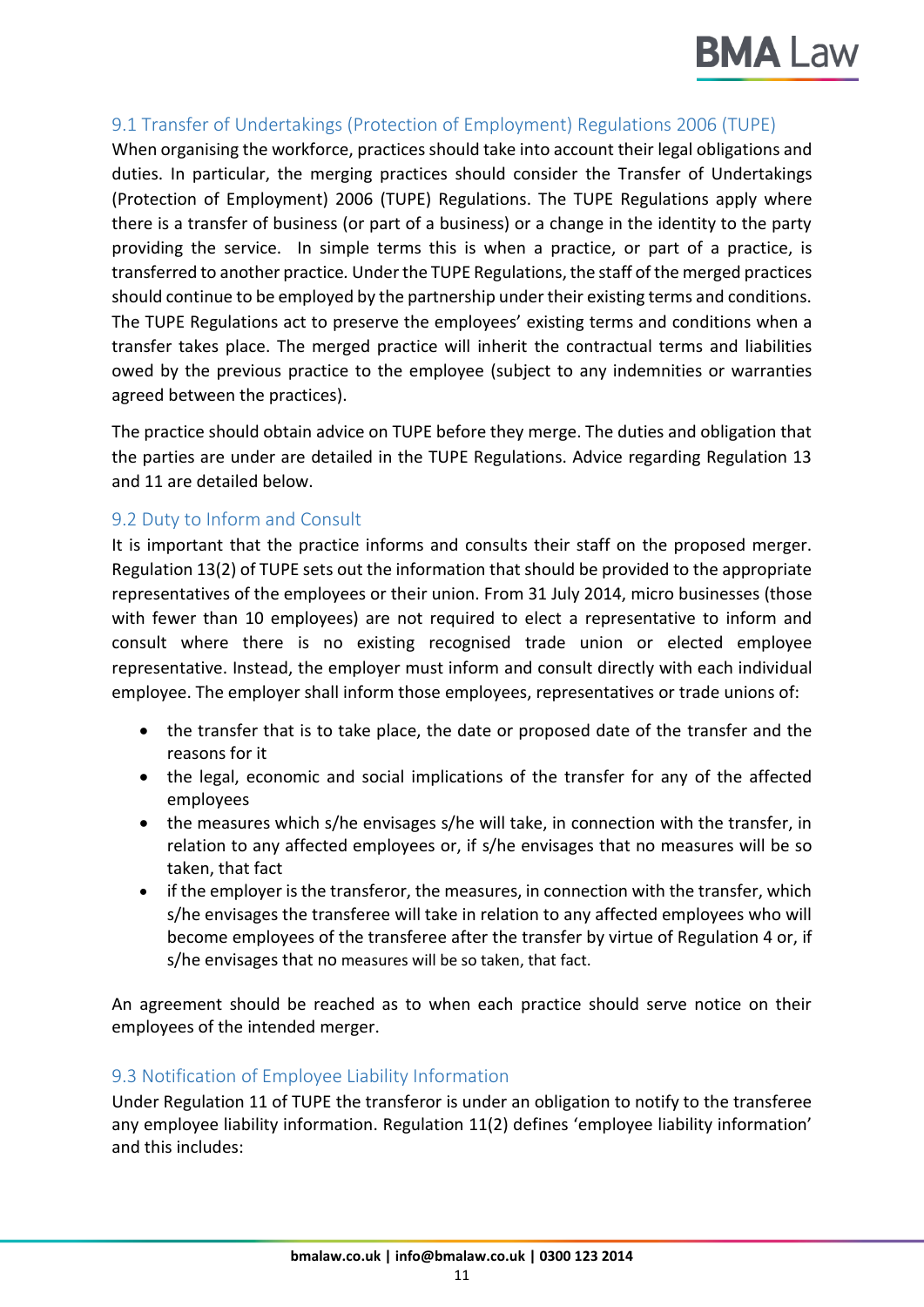

- the identity and age of the employees
- those particulars of employment that an employer is obliged to give to an employee pursuant to section 1 of the Employment Rights 1996 Act
- details of any collective agreements
- details of any disciplinary action taken or grievances raised in the past two years to which a relevant ACAS code of practice applies
- details of any legal actions against the transferor in the past two years by the transferring employees and any potential legal actions.

The employee liability information must not be provided less than 28 days before the transfer. Each practice should seek reassurance from the other practice that their obligations under TUPE have been complied with.

#### 9.4 Recent Case Law

In Hyde Housing Association Ltd & Others v Layton UKEAT/0124/15, the Employment Appeals Tribunal looked at whether a relevant transfer occurred under TUPE where an employee's employment was transferred to a group of companies which included the original employer after a restructure. It was held that a relevant transfer did not occur in this scenario. This decision is open to appeal and we recommend that practices seek legal advice on their obligations under TUPE when deciding whether there has been a relevant transfer.

#### <span id="page-13-0"></span>10. Pensions

The pension arrangements will depend on how NHS England proposes to deal with the core contracts. It is important to note that each GMS, PMS or AMPS contractor is regarded as an Employing Authority (EA) under the NHS Pension Scheme (NHSPS) and is allocated a unique EA code (i.e. A123) to maintain their pension records at a local level and to make contributions. If a partnership holds two contracts and the contracts are held by the same GP(s), each contract will still be regarded as a separate Employing Authority.

If the core contracts are run side by side each contractor will be an employing authority in their own right, regardless of whether they are operating from the same location. So if an employee is shared equally by Practice A and Practice B, the employee shall have two separate part-time contracts of employment with each practice. Accordingly, the employee shall have two concurrent part-time pensionable posts. If the employee is solely employed by Practice A on a whole-time basis, but spends 50% of their working week maintaining Practice B, the employee can only superannuate half of his income.

If NHS England decide to novate one contract and terminate the other contract, the merged practice shall only retain one of the existing codes. For example, if Surgery A (EA code A123) holds a GMS contract and mergers with Surgery B (EA code A124), who also holds a GMS contract and it is NHS England's intention to novate Surgery A's contract and terminate Surgery B's contract, then only one of the EA codes will be retained.

If the practice is granted a new contract by NHS England a new code will be required.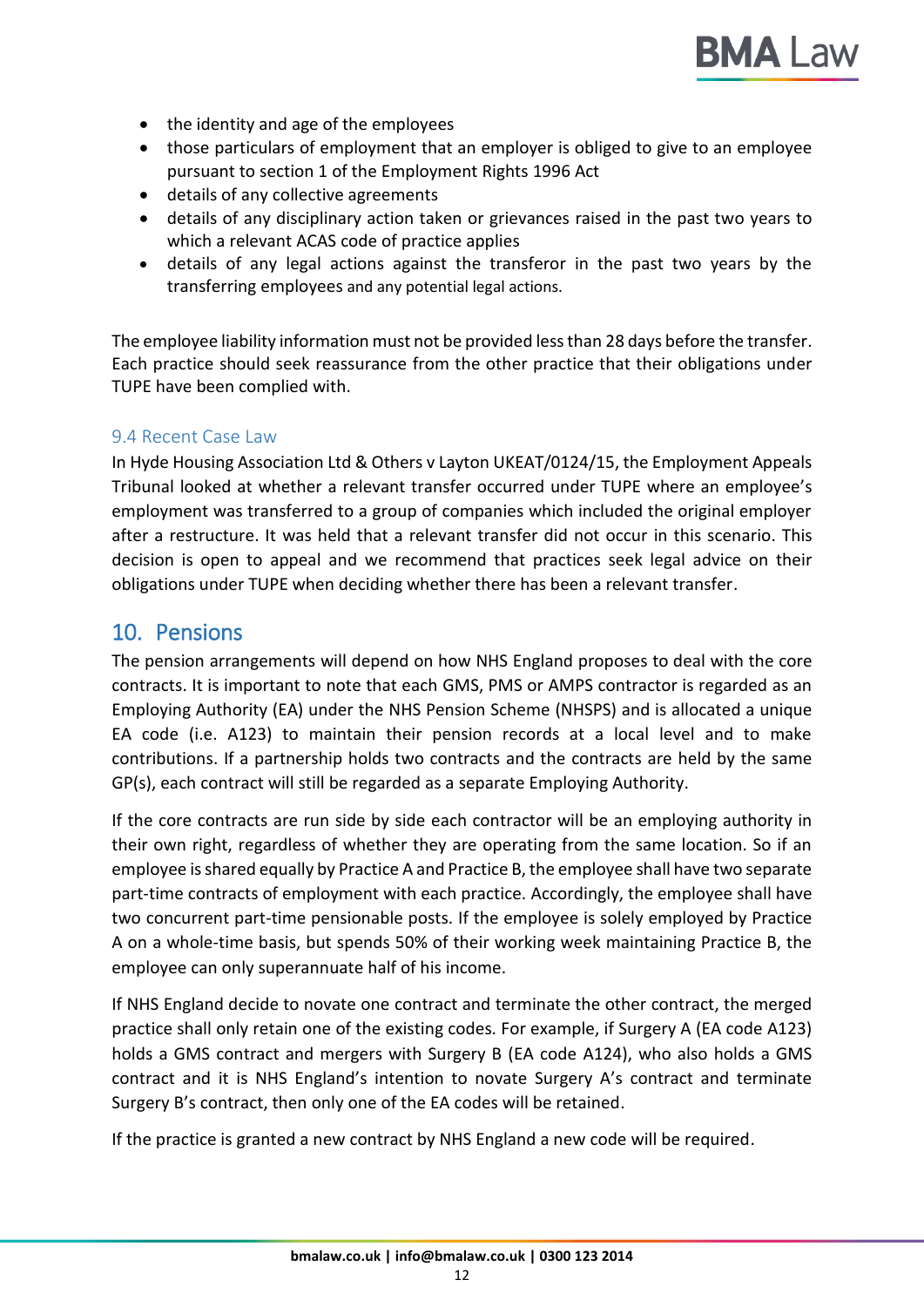

# <span id="page-14-0"></span>11. IT Systems, Telephone and Software

The IT systems, telephone and software of the practices will need to be harmonised. The practices will need to consider which systems will be used, the timeframe in which the changes will take place and the cost of the process. If the practices involved in the merger operate from different platforms, it may be difficult to unify the systems. Some of the considerations that may need to be taken into account are:

- the type of system that each practice uses
- the contracts that may or may not be in place in respect of these systems (particularly if they have committed to a lengthy contractual term or have provisions that are restrictive)
- the age of the systems
- the cost of data migration to one system.

The practices will also need to ensure that all data protection issues have been addressed when sharing patient information.

# <span id="page-14-1"></span>12. Legal Considerations & Process

It is advisable that each practice seeks legal advice and has the necessary legal agreements in place when merging. Below are some of the legal elements that the merging practices should consider.

#### 12.1 Due diligence

It is important to conduct full legal and financial due diligence on the practice(s) that you are merging with. Conducting due diligence can help to uncover any potential obstacles such as onerous contracts or potential liabilities. It can also help practices to establish whether the merger is financially viable. It is advisable that the practices who are intending to merge have informed discussions regarding any liabilities/obligations. They should decide on whether the merged practice will take on those liabilities/obligations or whether one practice will indemnify the other in relation to those liabilities/obligations. If any liabilities appear to be particularly onerous, the practice may choose to include indemnities and warranties in the merger agreement to protect the practice.

When conducting due diligence you may wish to request copies of the following:

- Partnership agreements
- Commercial contracts e.g. IT contracts
- Employee information
- Clinical and non-clinical complaints
- CQC and compliance information
- Quality and performance information
- Information on health and safety compliance
- Details of any intellectual property
- Information relating to the premises (e.g. a copy of the lease, details of service charges, details of rent reviews, restrictions on use, details of any disputes with the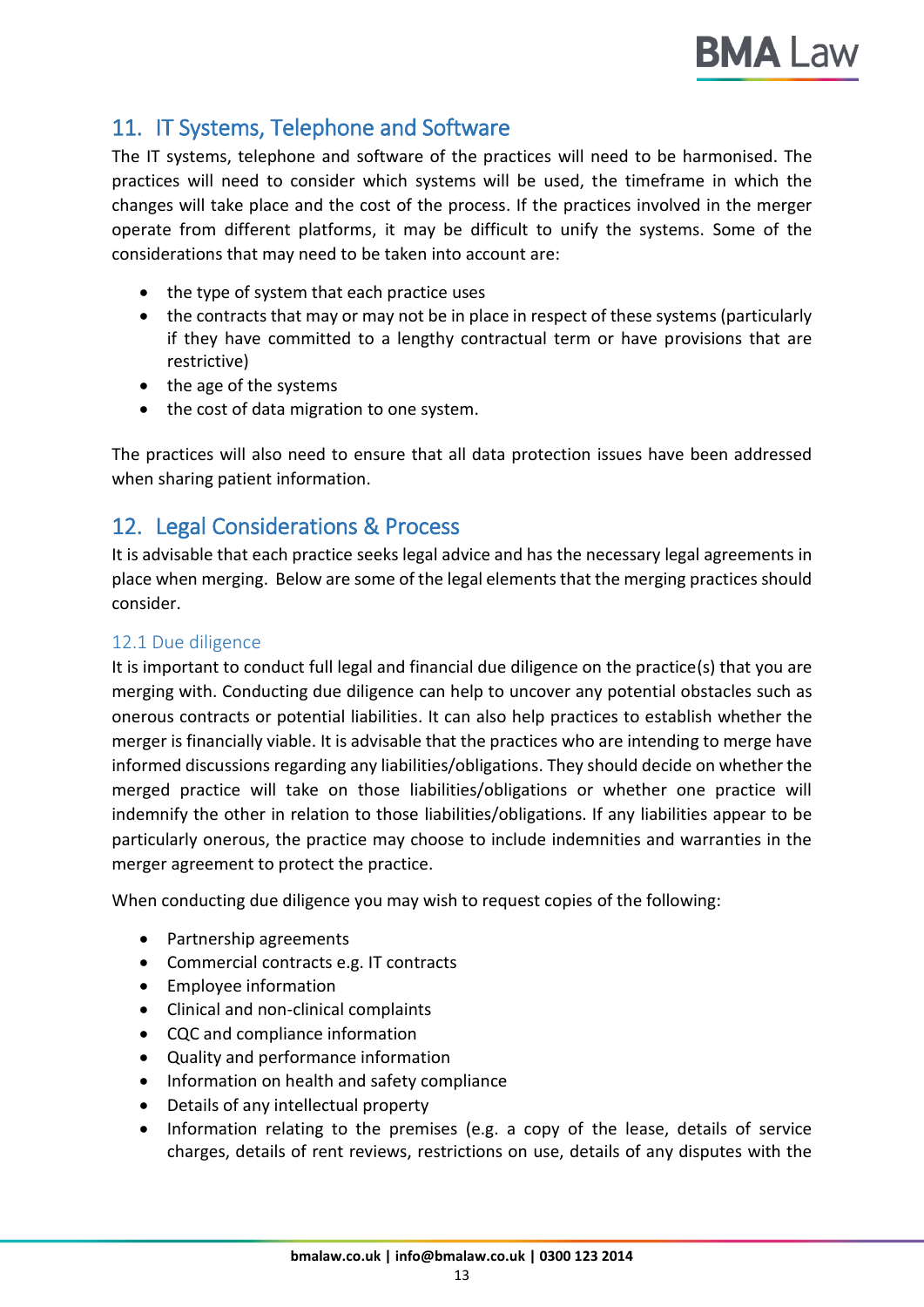

landlord, and if freehold, land registry title numbers, the title deeds, details of any charges or mortgages on the properties)

- Details of any potential litigation
- Accounting information.

Please note that this is not an exhaustive list and we recommend that you seek advice when conducting due diligence. If you would like assistance with this please do not hesitate to contact BMA Law on the details below.

#### 12.2 Non-disclosure agreement

If the parties to the merger wish to protect certain information from being shared, they may decide to enter into a non-disclosure agreement. A non-disclosure agreement is a legal agreement that sets out how information or ideas are to be shared. We do recommend that you seek legal advice before entering into a non-disclosure agreement.

#### 12.3 Heads of Terms

Heads of terms set out the agreed principles and obligations upon which each practice is prepared to merge. The heads of terms are not legally binding however they can show the intentions and expectations of the parties. The heads of terms should be signed by all of the parties who are intending to enter into the merged partnership. Some important things to cover when preparing the heads of terms are:

- target dates for completion of the merger
- what assets will belong to the merged practice
- what assets each will practice retain
- what liabilities (if any are known) will be transferred to the merged practice and which liabilities will rest with respective practices
- what each partner will be entitled to post-merger e.g. will they be a salaried partners, what will their profit share be etc.)
- will the partners retire, and on what the terms will they continue
- the working commitments of each partner post-merger
- if partners are to retire, the sums that they will be paid out (if any) on retirement
- how the IT issues will be addressed and who will bear the cost
- those known conditions that you want to place on the "merger" (NHSE and CQC approval obviously are the core regulatory requirements) and who will be responsible for these
- how the premises will be handled.

If you would like assistance with drafting your heads of terms please do not hesitate to contact BMA Law on our details below.

#### 12.4 Partnership Agreement

It is important that an up to date partnership agreement is in place for the merger. The parties may wish to create a new partnership agreement with provisions that deal with the merger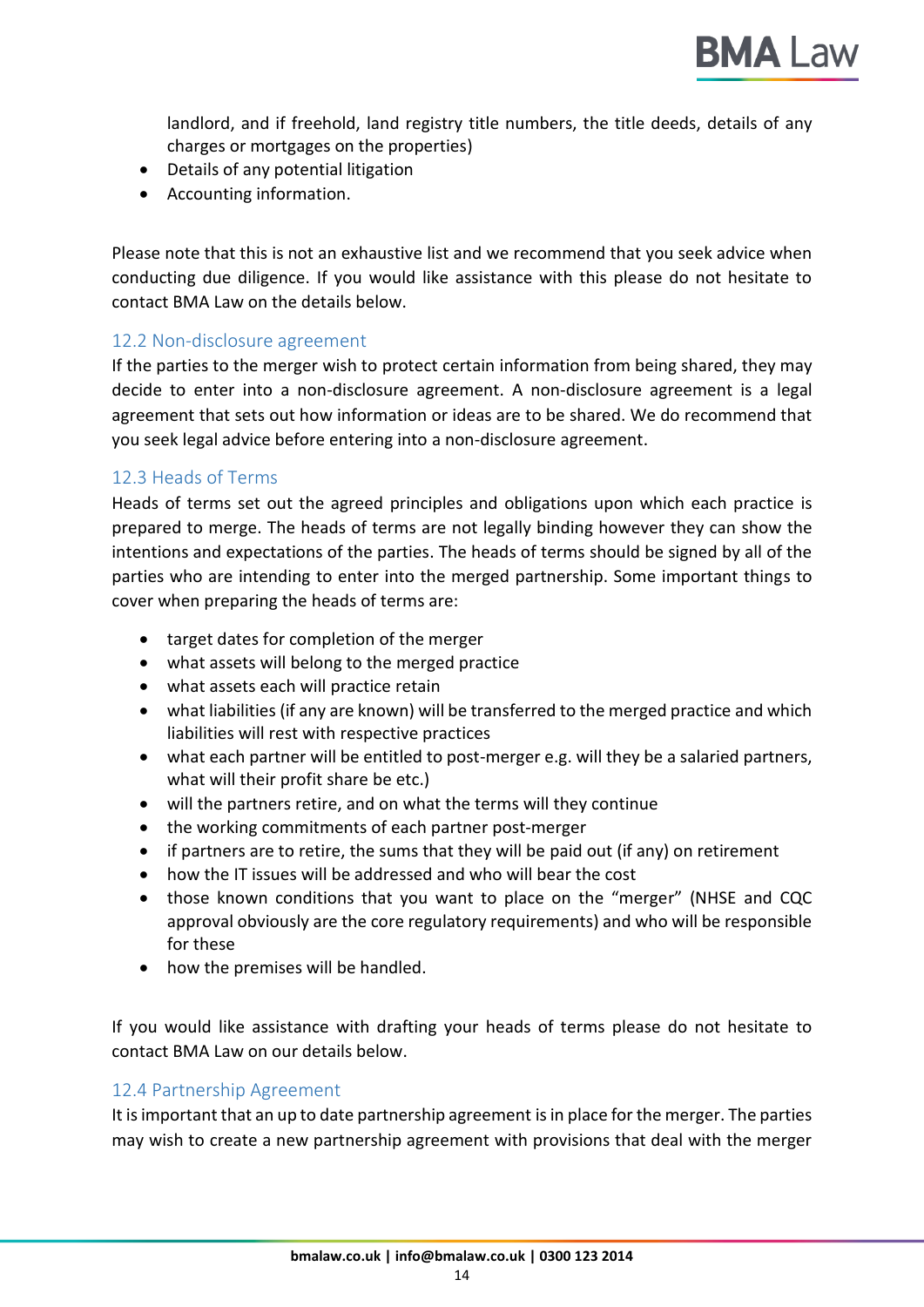or become parties to an existing agreement. Below are a few terms that should be included in the agreement:

- Duties of the partners It is important to clearly define the duties of the partners. The partnership agreement should clearly set out what the responsibilities and duties of the partners are.
- Decision making When a partnership merges you will need to have a clearly defined decision making structure. The partnership agreement can detail how those decisions will be made and whether the authority to make the decisions can be delegated to other partners.
- Restrictions The agreement should clearly define what the partners are prohibited from doing. Each practice should agree on whether they wish to include any restrictive covenants in the agreement and what the terms of these will be.
- Assets (Capital and Premises) It is important that the partnership agreement clearly defines how the capital assets and premises are held.
- Profits and losses Importantly, the agreement should cover how the profits are to be divided. Will the partners be entitled to a share of the profits and losses on the basis of their working commitments? Will the partners receive a fixed share?
- Partnership income The agreement should clearly set out which income should belong to the partnership and the individual partner.
- Leave The partnership agreement should cover the leave arrangements of the merged partnership. This may include details on holiday leave, study leave, sabbatical leave, maternity leave, adoption leave and paternity leave etc. It is likely that the leave arrangements of the merging practice will have to be harmonised.
- Provisions on retirement The partnership agreement should cover when and how partners can retire. If any of the partners wish to retire after the merger has occurred, details regarding this should be included in the agreement. The merged partnership should also discuss whether they want to provide for compulsory retirement.
- 24 hour retirement In addition, a partner may wish to take 24 hour retirement after the merger has occurred. The agreement should provide for 24 hour retirement and detail the terms on which they are to return to the partnership once they have taken 24 hour retirement.
- Expulsion The partnership agreement should list the grounds on which a partner can be expelled from the partnership.
- Suspension It is important that the partnership deals with what will happen if a partner is suspended.

If you would like assistance with drafting the partnership agreement please do not hesitate to contact BMA Law on our details below.

#### 12.5 Merger Agreement (Business Transfer Agreement)

Some practices choose to have a separate document that deals with the merger, sometimes referred to as a merger agreement or business transfer agreement. This agreement governs how the merger will occur and the commitment of the parties to the merger. The agreement should cover, amongst other things:

• how the core contracts are to be 'merged'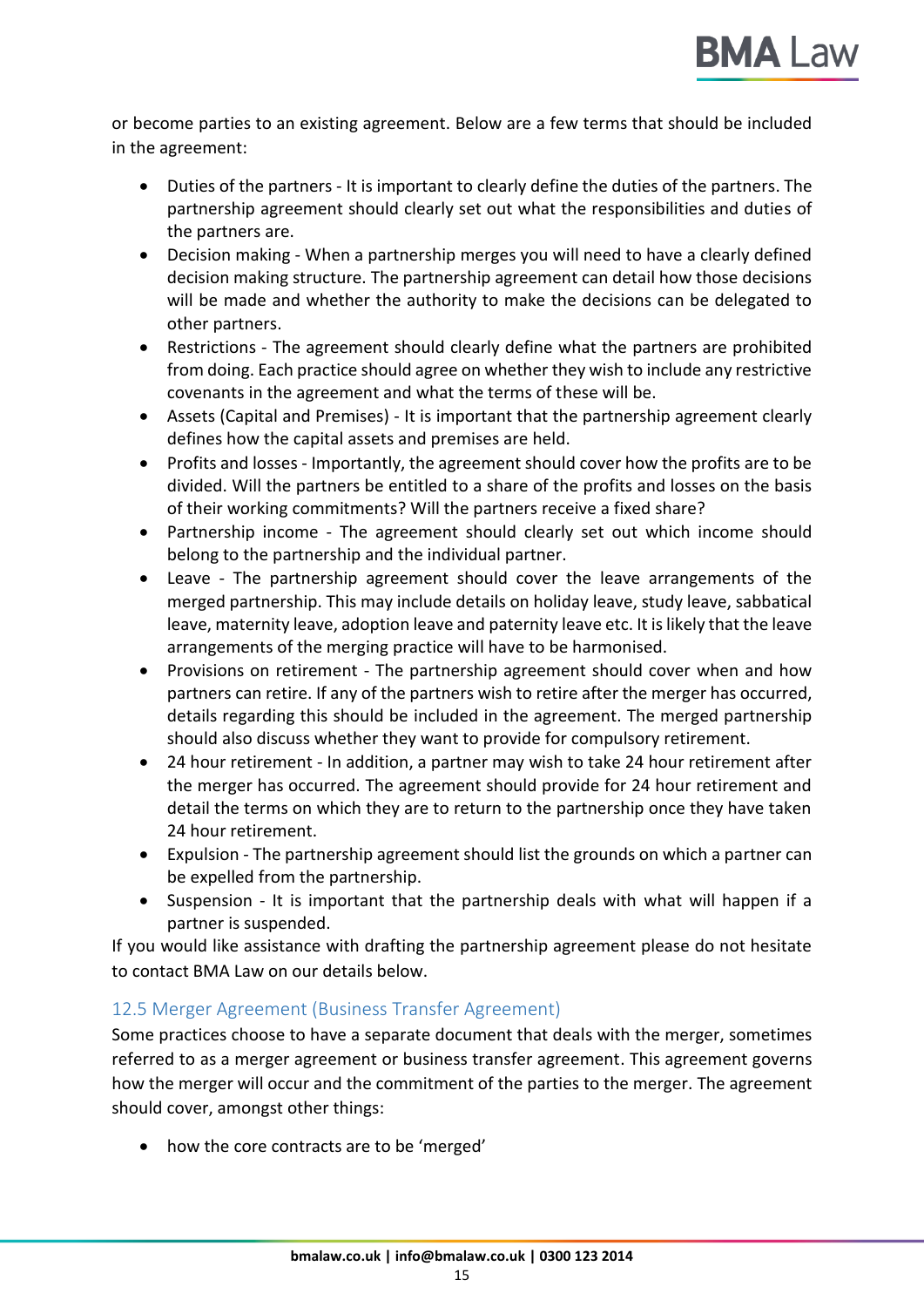

- what each party will be required to contribute (e.g. capital contributions of each partner)
- the assets that are being introduced by each practice
- the assets that are not to be included in the merger
- the liabilities of each practice that will be assumed by the merged practice
- those liabilities of a practice that will not be assumed by the merged practice (for instance a known premises liability or potential liability such as a dilapidations claim may be left as a liability of the partners from the practice they originate from)
- the warranties that the partners in the merging practice make in respect of their respective practice (this could be in respect of staffing issues (i.e. there haven't been any grievances raised etc.), CQC etc.)
- the indemnities that the partners in respective practices have agreed to give
- the arrangements for the occupation of the premises.

Some practices may choose to include the above points in the partnership agreement itself.

If you would like assistance with drafting the merger agreement please do not hesitate to contact BMA Law on our details below.

#### 12.6 Premises

Depending on how the surgery premises is held, you may wish to seek legal advice on how the partners can transfer the title of the surgery premises or assign the title. You should also seek advice on whether any changes in ownership could have capital gains tax and stamp duty land tax implications.

# <span id="page-17-0"></span>13. Financial considerations

The practices should seek financial advice on merging. It is important to look at the finances of the practices that are wishing to merge (this can involve requesting copies of the accounts). It is also important to establish whether any of the practices who are party to the merger have any liabilities such as loans, debts, overdrafts etc. The parties to the merger should be clear on what is to happen to these liabilities.

Some of the issues that should be taken in consideration when deciding whether a merger is a potential option are listed below:

- Profitability You will need to consider the profitability of the practices. When assessing this you could look at profit per session and per patient. You will also need to consider what the profit shares will be between the partners. If one of the practices is a dispensing practice adjustments will need to be made when comparing the accounts.
- Expenses You will need to consider how the practices deal with the expenses. You will need to negotiate who will be responsible for expenses such as medical defence organisation subscriptions, locum insurance premiums e.g. will these be a partnership expense or an expense of the individual partner?
- Capital Are the partners expected to contribute to the capital in a merged partnership? If so, over what period will they be expected to contribute to the capital and will the partners have to take out a loan to finance this?